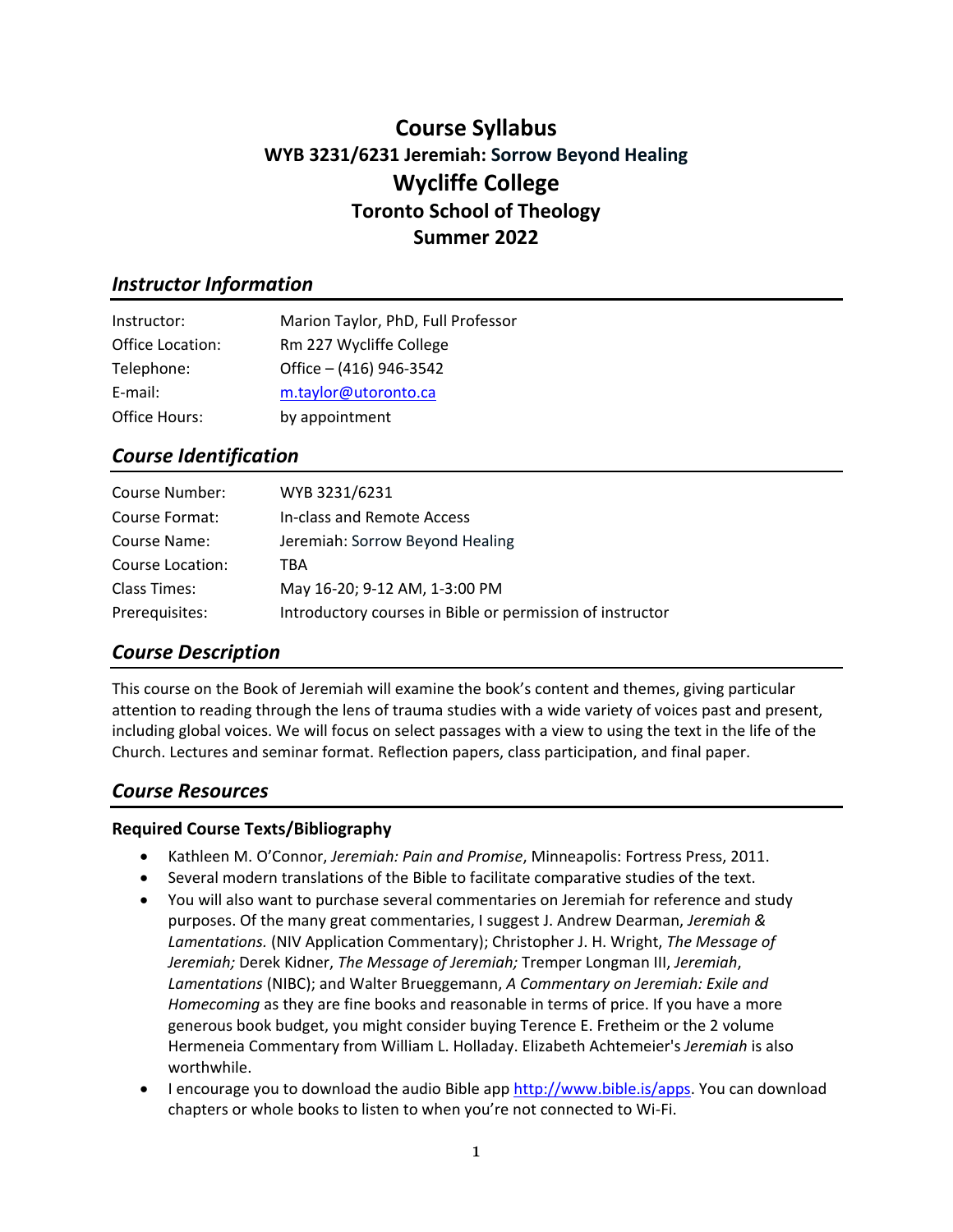- [https://thebibleproject.com/](about:blank) This is a fabulous crowd-funded project that has very helpful summaries of each biblical book as well as many other helpful topics. I recommend you watch the "Jeremiah" and "Poetry" summaries.
- Check out this great resource [www.bibleodyssey.org](about:blank). Also listen to Walter Brueggemann's YouTube lecture, Jeremiah: Walking Into and Out of the Abyss

The textbook for this course is available through the U of T Bookstore's website, which offers shipping or in-store pickup for physical texts. Enter your UTORid into the Bookstore's textbook tool at [https://uoftbookstore.com/buy\\_textbooks.asp](about:blank) to get a personalized list of all the textbooks for the courses you're enrolled in.

### *Course Texts AD level*

- Kathleen M. O'Connor, *Jeremiah: Pain and Promise*, Minneapolis: Fortress Press, 2011.
- 2 commentaries on Jeremiah.
- A book on the trauma approach to reading Scripture: see additional bibliography below.
- A book that explores other ideological approaches including global readings, premodern readings, such as Joy A. Schroeder, *The Book of Jeremiah*. *The Bible in the Medieval Tradition.* Grand Rapids: Eerdmans, 2017; or Bungishabaku Katho, *Reading Jeremiah in Africa: Biblical Essays in Sociopolitical Imagination* or another global or feminist reading of the book of Jeremiah. See additional bibliography below.

### **Course Website**

• Quercus[: https://q.utoronto.ca/](about:blank)

This course uses Quercus for its course website. To access it, go to the UofT Quercus login page at [https://q.utoronto.ca/](about:blank) and login using your UTORid and password. Once you have logged in to Quercus using your UTORid and password, look for the **My Courses** module, where you'll find the link to the website for all your Quercus-based courses. (Your course registration with ACORN gives you access to the course website in Quercus.) Information for students about using Quercus can be found at: [https://community.canvaslms.com/docs/DOC-10701](about:blank) . Students who have trouble accessing Quercus should ask the assistant registrar [\(jeffrey.hocking@wycliffe.utoronto.ca\)](mailto:jeffrey.hocking@wycliffe.utoronto.ca) for further help.

## *Course Learning Objectives/Outcomes*

### **Wycliffe College**

Students successfully completing this course will be able to demonstrate the following learning outcomes.

(A) Through listening to the book of Jeremiah and through the readings, students will acquire a general familiarity with the book of Jeremiah and will be able to identify (and apply?) variety of traditional and innovative interpretive techniques and strategies (including reading within the context of the Ancient Near East, theological exegesis, disaster and trauma studies, and narrative criticism). They will be able to employ these techniques in constructing their final assignment. Through the readings and lectures, students will be able to appraise how knowledge of the biblical world influences one's reading of the Old Testament.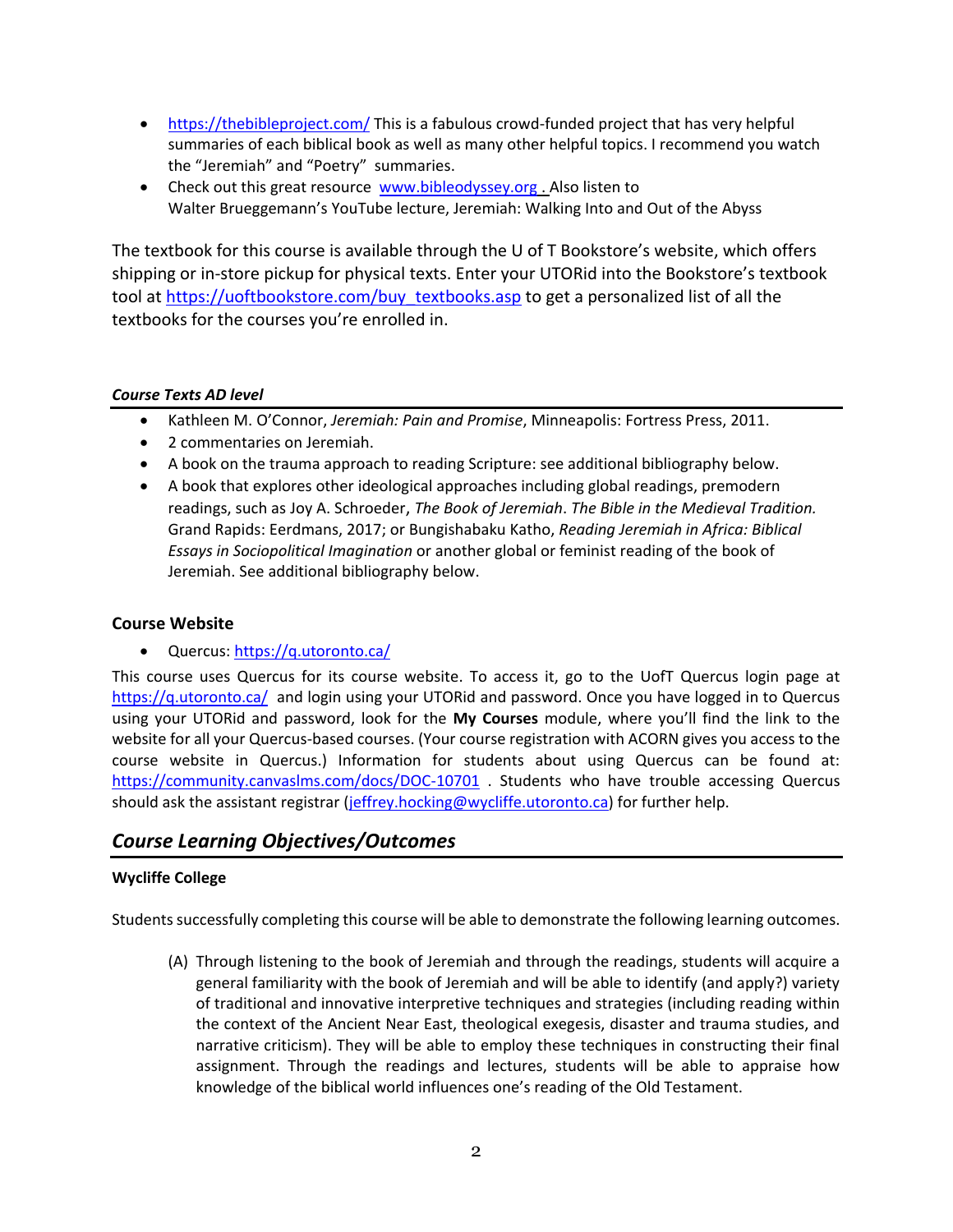- (B) Through the commentaries and articles as well as the class discussions and presentations, students will be able to recognize and discuss the various ways Old Testament texts have been interpreted throughout history, including current issues in Old Testament scholarship.
- (C) Students will be able to read and analyze a biblical book and formulate ideas for its application for the church today through preparing the pre-class assignment and participating in the class discussions

| <b>COURSE OUTCOMES</b>                                                                                                                                                                                                                                                                                                                               | <b>COURSE ELEMENT</b>                                                                                                                                                             | <b>PROGRAM OUTCOMES</b><br>This course outcome corresponds<br>to these aspects of Wycliffe's<br>statements of outcomes (MTS,<br>MDiv) |  |  |  |
|------------------------------------------------------------------------------------------------------------------------------------------------------------------------------------------------------------------------------------------------------------------------------------------------------------------------------------------------------|-----------------------------------------------------------------------------------------------------------------------------------------------------------------------------------|---------------------------------------------------------------------------------------------------------------------------------------|--|--|--|
| By the end of this course, students<br>will have:                                                                                                                                                                                                                                                                                                    | This outcome will be achieved through<br>these course elements:                                                                                                                   |                                                                                                                                       |  |  |  |
| Acquired a general familiarity with the<br>book of Jeremiah and will be able to<br>identify (and apply?) variety of<br>traditional and innovative interpretive<br>techniques and strategies (including<br>reading within the context of the<br>Ancient Near East, theological exegesis,<br>disaster and trauma studies, and<br>narrative criticism). | Course requirements of reading and<br>listening to the book of Jeremiah,<br>reading commentaries and articles;<br>through lectures; class discussions and<br>the final assignment | <b>MTS: 1.1</b><br>M.Div: $1a$ ; 1 e                                                                                                  |  |  |  |
| Acquired familiarity with the various<br>ways Old Testament texts have been<br>interpreted throughout history,<br>including current issues in Old<br>Testament scholarship                                                                                                                                                                           | reading commentaries and articles;<br>class discussions and presentations                                                                                                         | MTS: 1.2; 1:4; 1:5<br>M.Div: I.a                                                                                                      |  |  |  |
| Read and analyzed a biblical book and<br>suggested ideas for its application for<br>the church today                                                                                                                                                                                                                                                 | preparing the pre-class assignment and<br>class discussions                                                                                                                       | MTS: 1.2, 1.3<br><b>MDiv: 1a, 1e</b>                                                                                                  |  |  |  |
| Understood how knowledge of the<br>biblical world influences one's reading<br>of the Old Testament.                                                                                                                                                                                                                                                  | readings, lectures                                                                                                                                                                | <b>MTS: 1.1</b><br><b>M.Div: I.a; 1e</b>                                                                                              |  |  |  |

#### **Learning Outcomes: Advanced Degree**

| <b>GRADUATE "DEGREE LEVEL</b>                                                                                                                      | <b>CORRESPONDING COURSE</b>                                                                                                                              | <b>CORRESPONDING COURSE</b>    |  |  |  |
|----------------------------------------------------------------------------------------------------------------------------------------------------|----------------------------------------------------------------------------------------------------------------------------------------------------------|--------------------------------|--|--|--|
| <b>EXPECTATIONS"</b>                                                                                                                               | <b>GOALS AND OUTCOMES</b>                                                                                                                                | <b>ELEMENTS / ASSIGNMENTS</b>  |  |  |  |
| <b>EXPECTATIONS:</b><br>In this course students are expected to demonstrate the following:                                                         |                                                                                                                                                          |                                |  |  |  |
| 1. Depth and Breadth of<br>Knowledge is defined as a set of<br>increasing levels of<br>understanding within a<br>student's area of specialization, | a general familiarity with the<br>book of Jeremiah and will be<br>able to identify (and apply?)<br>variety of traditional and<br>innovative interpretive | course requirements as a whole |  |  |  |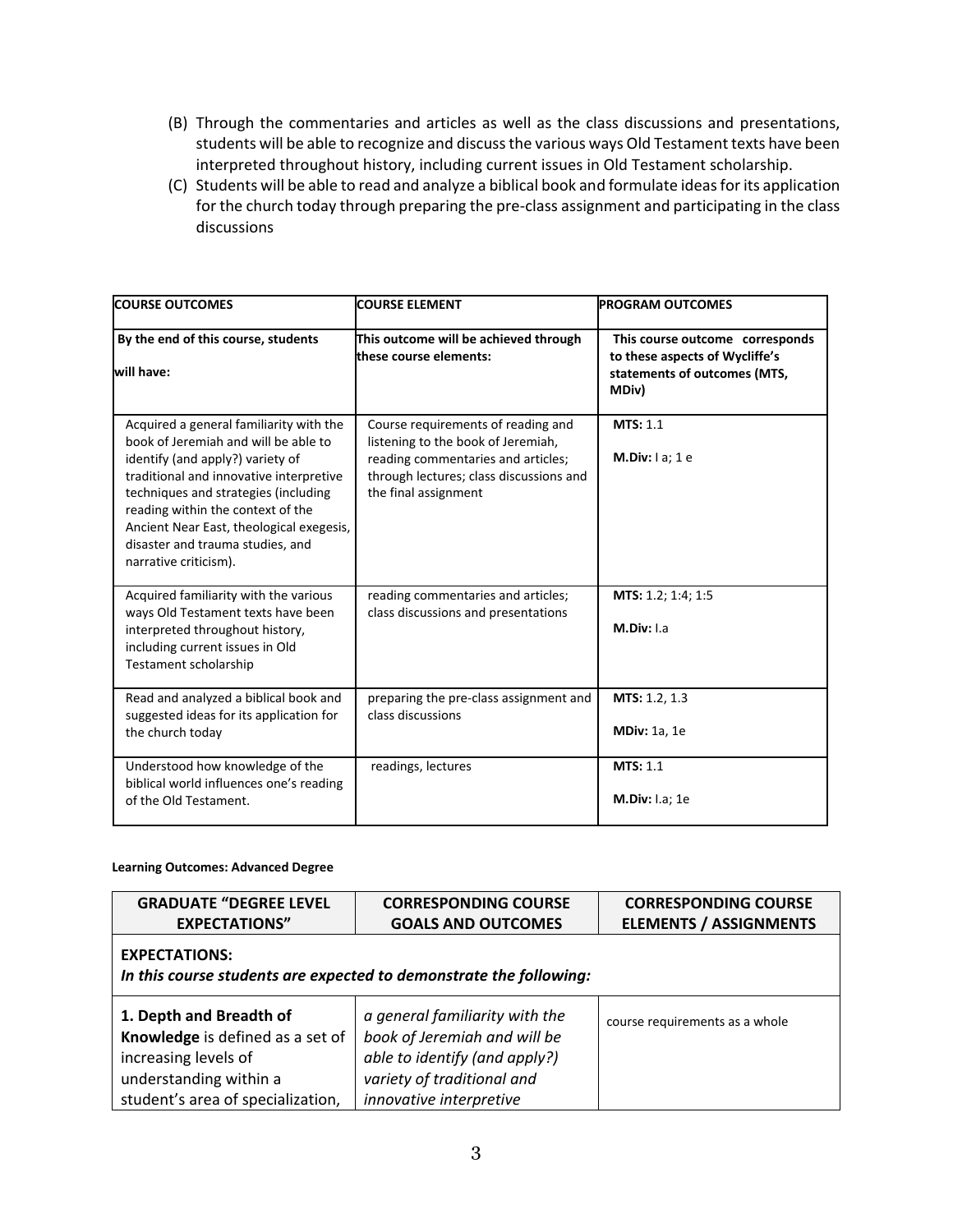| <b>GRADUATE "DEGREE LEVEL</b>                                                                                                                                                                                                                                                                                                                                                                    | <b>CORRESPONDING COURSE</b>                                                                                                                                                           | <b>CORRESPONDING COURSE</b>   |
|--------------------------------------------------------------------------------------------------------------------------------------------------------------------------------------------------------------------------------------------------------------------------------------------------------------------------------------------------------------------------------------------------|---------------------------------------------------------------------------------------------------------------------------------------------------------------------------------------|-------------------------------|
| <b>EXPECTATIONS"</b>                                                                                                                                                                                                                                                                                                                                                                             | <b>GOALS AND OUTCOMES</b>                                                                                                                                                             | <b>ELEMENTS / ASSIGNMENTS</b> |
| methodologies, primary &<br>secondary sources, historical<br>developments and inter-<br>disciplinarity.                                                                                                                                                                                                                                                                                          | techniques and strategies<br>(including reading within the<br>context of the Ancient Near<br>East, theological exegesis,<br>disaster and trauma studies,<br>and narrative criticism). |                               |
| 2. Research and Scholarship is<br>defined as the ability to identify<br>a new or unresolved question,<br>to locate that question within a<br>corpus of scholarly research &<br>assess critically the relevant<br>literature, to adopt a<br>methodology(-ies), and to then<br>formulate a thesis and reasoned<br>argument(s) on the basis of the<br>evidence.                                     | an ability to organize and<br>construct a research project and<br>to present the results in a clear<br>and cogently argued manner                                                     | final paper                   |
| 3. Level of Application of<br>Knowledge is defined as the<br>ability to engage in self-directed<br>or assisted research, and the<br>ability to produce innovative or<br>original analysis within the<br>context of graduate seminars<br>and courses. In some cases this<br>includes the application of a<br>research language.                                                                   |                                                                                                                                                                                       |                               |
| 4. Professional Capacity or<br>Autonomy is defined as the<br>ability to translate the<br>knowledge gained in other<br>research or professional<br>settings, e.g., to undertake<br>further studies in their area of<br>concentration; or to enter or<br>return to other professional<br>vocations for which an<br>advanced understanding of<br>Theological Studies is necessary<br>or beneficial. |                                                                                                                                                                                       |                               |
| 5. Level of Communication<br>Skills is defined as clear and<br>effective communication in                                                                                                                                                                                                                                                                                                        | an ability to construct an oral<br>presentation in a clear and<br>effective manner                                                                                                    | class presentation            |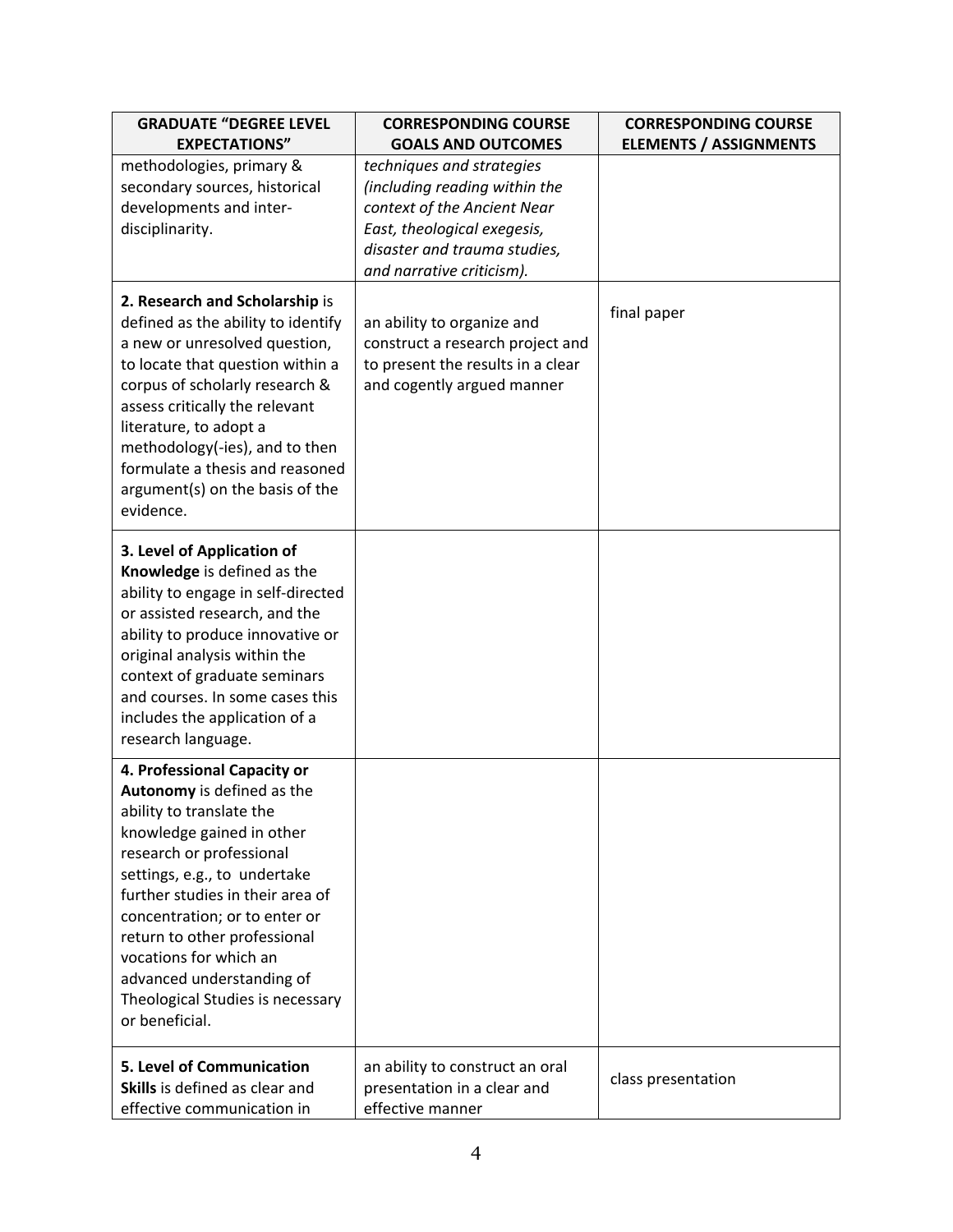| <b>GRADUATE "DEGREE LEVEL</b><br><b>EXPECTATIONS"</b>                                                                                                                                                                                                                                                                                                   | <b>CORRESPONDING COURSE</b><br><b>GOALS AND OUTCOMES</b>            | <b>CORRESPONDING COURSE</b><br><b>ELEMENTS / ASSIGNMENTS</b>                                                                |
|---------------------------------------------------------------------------------------------------------------------------------------------------------------------------------------------------------------------------------------------------------------------------------------------------------------------------------------------------------|---------------------------------------------------------------------|-----------------------------------------------------------------------------------------------------------------------------|
| both oral and written forms; the<br>construction of logical<br>arguments; the making of<br>informed judgments on<br>complex issues; and facility with<br>standard conventions of style<br>for scholarly writing. Cohort<br>formation is a component of all<br>graduate programs.                                                                        |                                                                     |                                                                                                                             |
| 6. Awareness of the Limits of<br>Knowledge is defined as the<br>recognition that Theological<br>Studies is a complex discipline,<br>comprising: a broad array of<br>subject areas; methods and<br>sources; various ecclesiastical<br>traditions and social contexts;<br>and, insights from other<br>disciplines.                                        |                                                                     |                                                                                                                             |
| <b>COURSE OUTCOMES</b>                                                                                                                                                                                                                                                                                                                                  | <b>COURSE ELEMENT</b>                                               | <b>PROGRAM OUTCOMES</b>                                                                                                     |
| By the end of this course, students<br>will have:                                                                                                                                                                                                                                                                                                       | This outcome will be demonstrated<br>through these course elements: | This course outcome corresponds to<br>this aspect of the TST outcomes<br>statement for the individual<br>graduate programs: |
| Acquired a general familiarity with<br>the book of Jeremiah and will be able<br>to identify (and apply?) variety of<br>traditional and innovative<br>interpretive techniques and<br>strategies (including reading within<br>the context of the Ancient Near East,<br>theological exegesis, disaster and<br>trauma studies, and narrative<br>criticism). | • course requirements as a whole                                    | $\bullet$ PhD: 1.1<br>• MA: $1.1, 2, 3$<br>$\bullet$ ThM: 1.1                                                               |

| • Developed a competent level of<br>understanding of the content and<br>critical issues surrounding the<br>interpretation of Jeremiah | • in-class discussion<br>• final paper | $\bullet$ PhD: 1.1<br>• MA: 2.3, 5<br>$\bullet$ ThM: 1.1       |
|---------------------------------------------------------------------------------------------------------------------------------------|----------------------------------------|----------------------------------------------------------------|
| • Developed a proficient level of<br>understanding of at least two<br>passages in Jeremiah                                            | • class presentation<br>• final paper  | $\bullet$ PhD: 1.1<br>• MA: 2.2, 3, 4, 5<br>$\bullet$ ThM: 1.1 |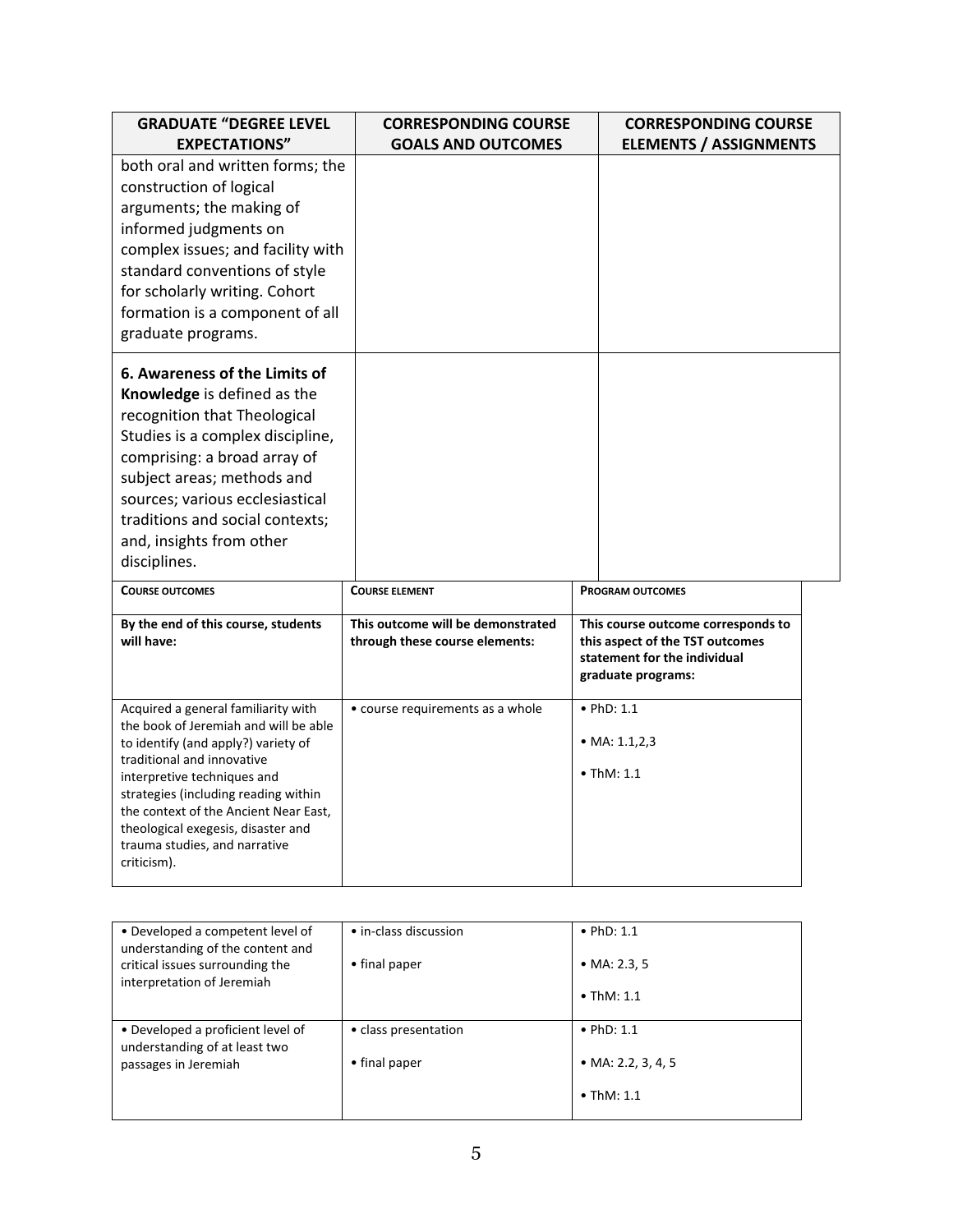| • Demonstrated an ability to make<br>an oral presentation in a clear and<br>effective manner                                                   | • class presentation | $\bullet$ PhD: 5<br>• $MA: 2.5$<br>$\bullet$ ThM: 2.5 |
|------------------------------------------------------------------------------------------------------------------------------------------------|----------------------|-------------------------------------------------------|
| • Demonstrated an ability to define<br>and carry out a research project and<br>to present the results in a clear and<br>cogently argued manner | • final paper        | $\bullet$ PhD: 2<br>• $MA: 2.5$<br>$\bullet$ ThM: 3.1 |

## *Evaluation*

### **Requirements**

The final grade for the course will be based on evaluations in **four** areas for Basic Degree Students and **five** areas for Advanced Degree Students:

#### **Basic Degree Students**:

#### **1) Pre-Class Assignment: Reading and Reflection Paper (20% BD) (10% AD)**

In preparation for the class, each student will read and/or listen to the book of Jeremiah- a total of 51 chapters. You might choose a dramatic reading. The estimated reading time for Jeremiah is 3 hours 50 minutes. As you read or listen, ponder the following questions that will become the basis for your short reflection paper: What version did you read or listen to? How would you describe the book's content and message to someone who has never read Jeremiah before? How would you describe the character of Jeremiah? What questions do you have about the book? Which 3 passages or chapters would you want to know more about? How do you respond to the book personally? How would you preach and or teach this book in a church setting? This paper should be no longer than 3 pages double spaced 12 font. **If you need an extension to complete the reflection paper, which is due at the beginning of the first class, please email the professor: m.taylor@utoronto.ca**

#### **2) Four Short Reflection Papers (4x5 = 20%)**

Before days 2-5, read or listen again to the chapters being discussed during the AM and PM classes. Then write a reflection paper of between 200 and 250 words focused on the reading of Jeremiah or the commentaries or assigned articles. Include the word count. These are due at class time each day.

#### **3) Final Paper (40%) Due August 6th**

The final paper can be exegetical or topical in nature. It may take the form of a traditional essay (10-12 pages BD; 15 pages+ A Gold D) on a particular text or problem or method—including trauma and disaster studies—or on the history of the interpretation of a character or a particular text in Jeremiah. Please consult with the professor about your final paper.

**4) Class Participation (20%)** Students are expected to attend every class and to involve themselves fully through preparatory reading and active participation in discussions. At the first class, each student will sign up to present on one of the class readings or a commentary on the portion of text under discussion. The student should summarize the key issues and pose a few leading questions for discussion. The presentation should be no more than **10 minutes.**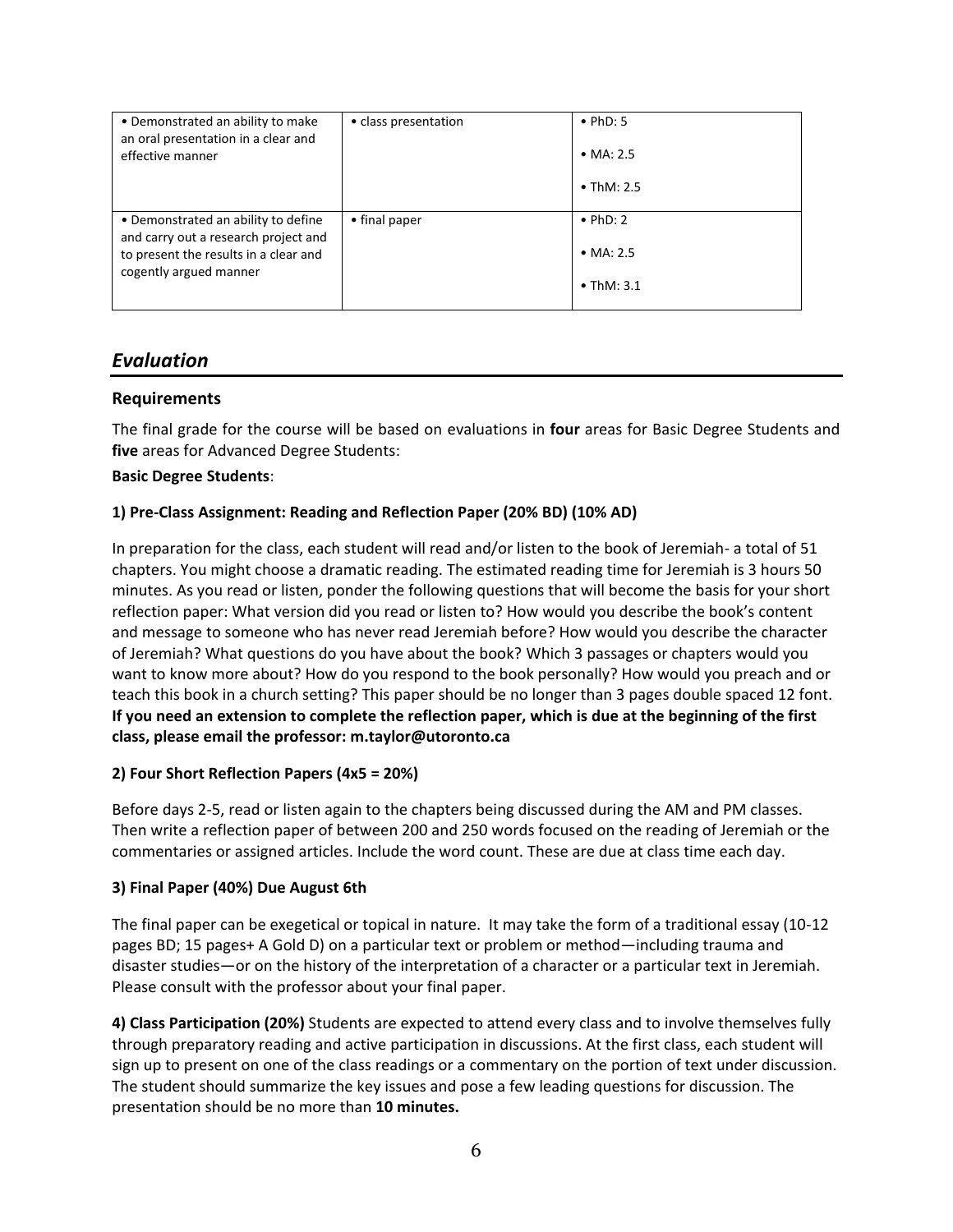**5) AD students need to hand in a one to two page reading log (10%) that lists and comments on the book they read on trauma, and a global reading of Jeremiah. AD students specializing in OT may** work through 10 chapters of Jeremiah in **Hebrew** in preparation for your Hebrew exam instead of reading one of these books. Similarly, those specializing in Greek can read 10 chapters of Jeremiah in the LXX.

## **Grading System - Basic Degree Students**

1000, 2000 and 3000 level courses use the following numerical grading scale (see section 11.2 of the BD Handbook):

| $90-100(A+)$ | Exceptional                                |  |  |  |                                                         |  |  |
|--------------|--------------------------------------------|--|--|--|---------------------------------------------------------|--|--|
| 85-89 (A)    | Outstanding                                |  |  |  |                                                         |  |  |
| $80-84(A-)$  | Excellent                                  |  |  |  |                                                         |  |  |
| $77-79(B+)$  | Very Good                                  |  |  |  |                                                         |  |  |
| 73-76 (B)    | Good                                       |  |  |  |                                                         |  |  |
| $70-72(B-)$  | Acceptable                                 |  |  |  | working on my servant can give monthly they were herded |  |  |
|              | preach on the Old Testament book the large |  |  |  |                                                         |  |  |
| $0-69$ (FZ)  | Failure                                    |  |  |  |                                                         |  |  |

## **Grading System - Graduate Degree Students**

5000, 6000 and 7000 level courses use the following alpha grading scale;

| A+  | $(90-100)$ | Profound & creative                        |
|-----|------------|--------------------------------------------|
| Α   | $(85-89)$  | Outstanding                                |
| А-  | $(80-84)$  | Excellent                                  |
| B+  | $(77-79)$  | Very Good                                  |
| в   | $(73-76)$  | Good                                       |
| B-  | $(70-72)$  | Satisfactory at a post-baccalaureate level |
| FZ. | (0-69)     | Failure                                    |

Please see the appropriate handbook for more details about the grading scale and non-numerical grades (e.g. SDF, INC, etc).

**Late work (BD).** Basic Degree students are expected to hand in assignments by the date given in the course outline. Under exceptional circumstances a student may request a short extension to be negotiated with the instructor. Instructors are not obliged to accept assignments that are late. If the instructor chooses to accept an assignment, where an extension has not been requested and approved before the due date, then **one percentage point per day will be deducted**. The absolute deadline for the submission of assignments is the examination day scheduled for the course or the last day of exam week for the semester in which the course is taught, whichever is sooner.

Students with documented medical or compassionate difficulties or exceptional reasons (e.g., a death in the family or a serious illness) who are unable to submit their work by the end of the term are requested to consult with their instructor and request an SDF. The form is available on our website at this link [https://www.wycliffecollege.ca/sites/default/files/Basic%20Degree%20Request%20For%20Extension.pd](about:blank) [f](about:blank) or can be collected from the registrar's office. An SDF request must be submitted, with instructor approval and with an agreed deadline, to the registrar's office no later than the last day of the exam week or the last day of class in which the course is taken. The SDF, when approved, will have a mutually agreed upon deadline that does not extend beyond one year. If a student has not completed work and has not been granted an SDF, a final mark will be calculated that reckons a grade of zero for that component of work that was not submitted**.**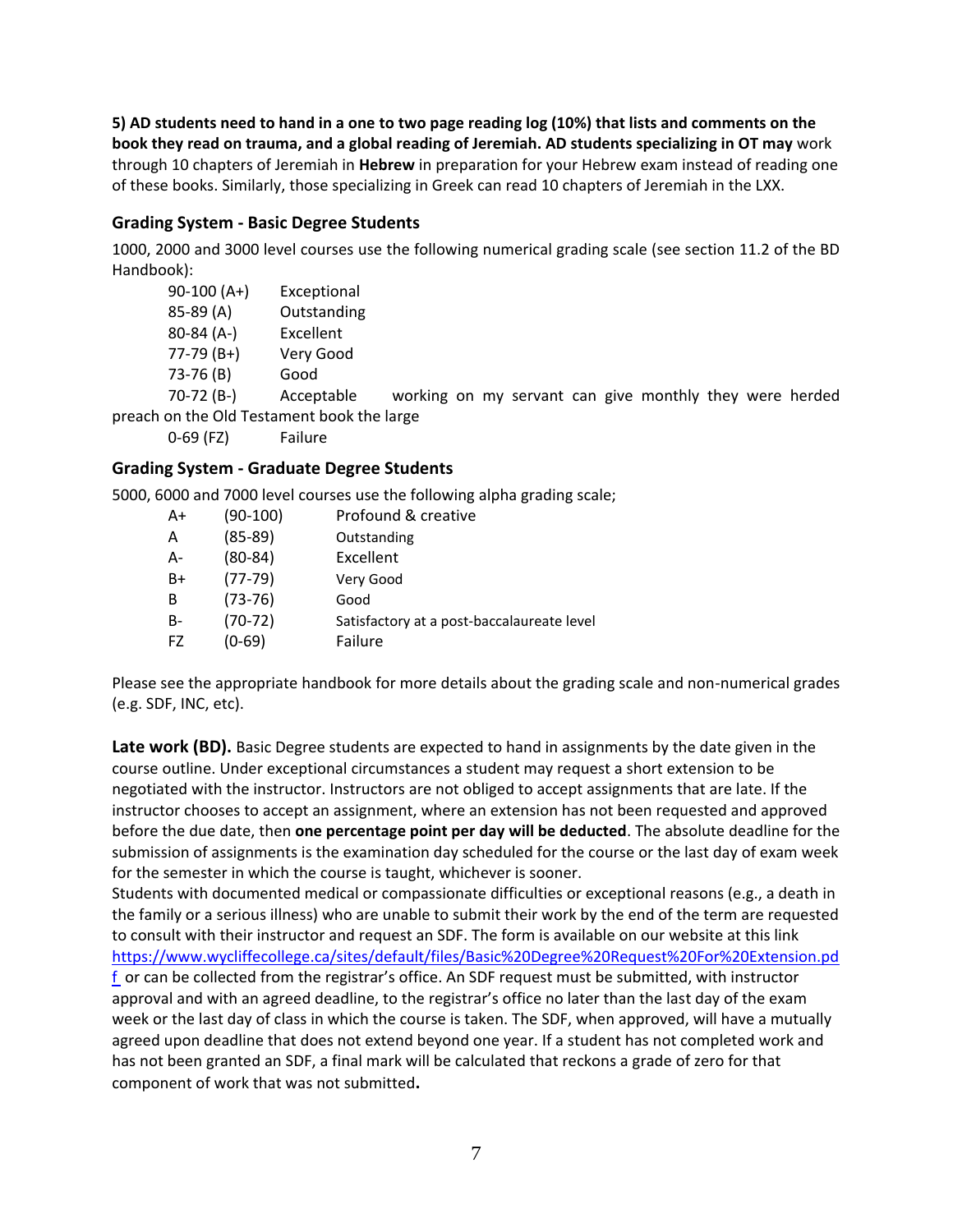*Late work (Graduate).* The prima facie deadline for the completion of work in a course is the last day of the examination week for the trimester in which the course is taken. Students are expected to meet the course deadlines of the instructor offering the course and are advised to plan their research projects accordingly. Students who find themselves unable to meet deadlines for completing coursework can, under certain conditions, receive extensions for completing the work after the dates set by the college in which the course is offered.

The authority to grant an extension for the completion of work in a course beyond the original TST or college deadline (whichever is earlier) for that course rests with the student's college Graduate Director, not the instructor of the course. Nevertheless, the instructor's signature is required for course extension requests to be processed. Students will petition their college Graduate Director for extensions, using a standard form provided by TST on its website. See Section 7.11 of the Conjoint Graduate Degree Handbook.

*Course grades.* Consistently with the policy of the University of Toronto, course grades submitted by an instructor are reviewed by a committee of the instructor's college before being posted to ACORN. Grades are not official until they are posted to ACORN. Course grades may be adjusted where they do not comply with University Assessment and Grading Practices Policy found at [https://governingcouncil.utoronto.ca/](about:blank) [secretariat/policies/grading-practices-policy-university-assessment-and-january-26-2012,](about:blank) policies found in the TST conjoint program handbooks, or college grading policy.

## *Policies*

*Accessibility.* Students with a disability or health consideration, whether temporary or permanent, are entitled to accommodation. Students in conjoint degree programs must register at the University of Toronto's Accessibility Services offices; information is available a[t http://www.studentlife.utoronto.ca/as](about:blank) The sooner a student seeks accommodation, the quicker we can assist.

*Plagiarism*. Students submitting written material in courses are expected to provide full documentation for sources of both words and ideas in footnotes or endnotes. Direct quotations should be placed within quotation marks. (If small changes are made in the quotation, they should be indicated by appropriate punctuation such as brackets and ellipses, but the quotation still counts as a direct quotation.) Failure to document borrowed material constitutes plagiarism, which is a serious breach of academic, professional, and Christian ethics. An instructor who discovers evidence of student plagiarism is not permitted to deal with the situation individually but is required to report it to his or her head of college or delegate according to the TST *Basic Degree Handbook* and the Graduate program Handbooks linked from [http://www.tst.edu/academic/resources-forms/handbooks](about:blank) and the University of Toronto *Code of Behaviour on Academic Matters* [https://governingcouncil.utoronto.ca/secretariat/policies/code](about:blank)[behaviour-academic-matters-july-1-2019.](about:blank) A student who plagiarizes in this course will be assumed to have read the document "Avoidance of plagiarism in theological writing" published by the Graham Library of Trinity and Wycliffe Colleges:

[https://www.trinity.utoronto.ca/library/research/theology/avoiding-plagiarism-in-theological-writing/](about:blank)

*Other academic offences.* TST students come under the jurisdiction of the University of Toronto *Code of Behaviour on Academic Matters* [https://governingcouncil.utoronto.ca/secretariat/policies/code](about:blank)[behaviour-academic-matters-july-1-2019](about:blank) .

*Back-up copies.* Please make back-up copies of essays before handing them in.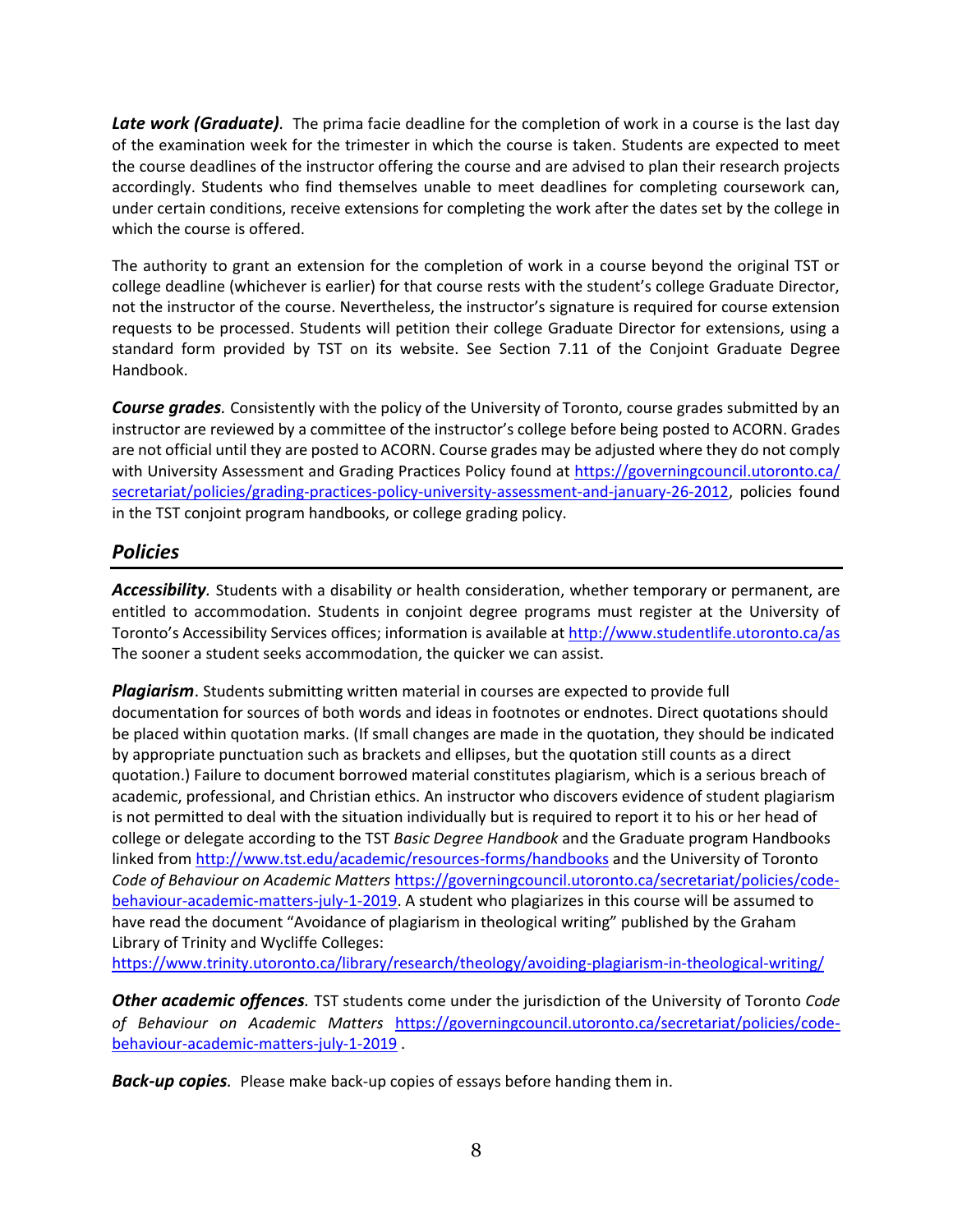*Obligation to check email.* At times, the course instructor may decide to send out important course information by email. To that end, all students in conjoint programs are required to have a valid utoronto email address. Students must have set up their utoronto email address which is entered in the ACORN system. Information is available a[t www.utorid.utoronto.ca.](about:blank) The course instructor will not be able to help you with this. 416**-**978-HELP and the Help Desk at the Information Commons can answer questions you may have about your UTORid and password. Students should check utoronto email regularly for messages about the course. **Forwarding** your utoronto.ca email to a Hotmail, Gmail, Yahoo or other type of email account is not advisable. In some cases, messages from utoronto.ca addresses sent to Hotmail, Gmail or Yahoo accounts are filtered as junk mail, which means that emails from your course instructor may end up in your spam or junk mail folder. Students in non-conjoint programs should contact the Registrar of their college of registration.

*Email communication with the course instructor*. The instructor aims to respond to email communications from students in a timely manner. *All email communications from students in conjoint programs must be sent from a utoronto email address.* Email communications from other email addresses are not secure, and also the instructor cannot readily identify them as being legitimate emails from students. The instructor is not obliged to respond to email from non-utoronto addresses for students in conjoint programs. Students in non-conjoint programs should only use the email address they have provided to their college of registration.

## *Course Schedule*

### **1. Monday AM: Introduction to Jeremiah and to Trauma Readings**

Kathleen O'Connor, *Jeremiah, Pain and Promise*, 29-34.

Kathleen O'Connor, "Lamenting Back to Life." *Journal of Bible and Theology* 62.1 (2008): 34-47.

Christopher G. Frechette, "T[he Old Testament as Controlled Substance: How Insights](about:blank)  from Trauma [Studies Reveal Healing Capacities in Potentially Harmful Texts.](about:blank)**"** *Interpretation* 69.1 (2015): 20-34.

A. Groenewald, "Trauma is Suffering that Remains: The Contribution of Trauma Studies to Prophetic Studies." *Acta Theol*. 38 suppl 26 (2018): 88-102.

#### **2. Monday PM: Jeremiah ch. 1**

a) A Consideration of the Whole; b) The Call (1:4-10); c) Prophetic Visions (1:11-19).

#### **Read the chapter carefully consulting one or more commentaries.**

**Read** W. Brueggemann, "The Word Through Jeremiah (1:1-19)" and be prepared to talk about the three approaches to the call narrative. Which do you find most helpful? What are the central ideas in the chapter? What ideas for teaching/preaching come out of your study?

Read O'Connor, *Jeremiah: Pain and Promise,* 1-27. What new information does O'Connor add to the discussion?

D. Kidner, "Prologue: Jeremiah 1," *The Message of Jeremiah*, 23-8.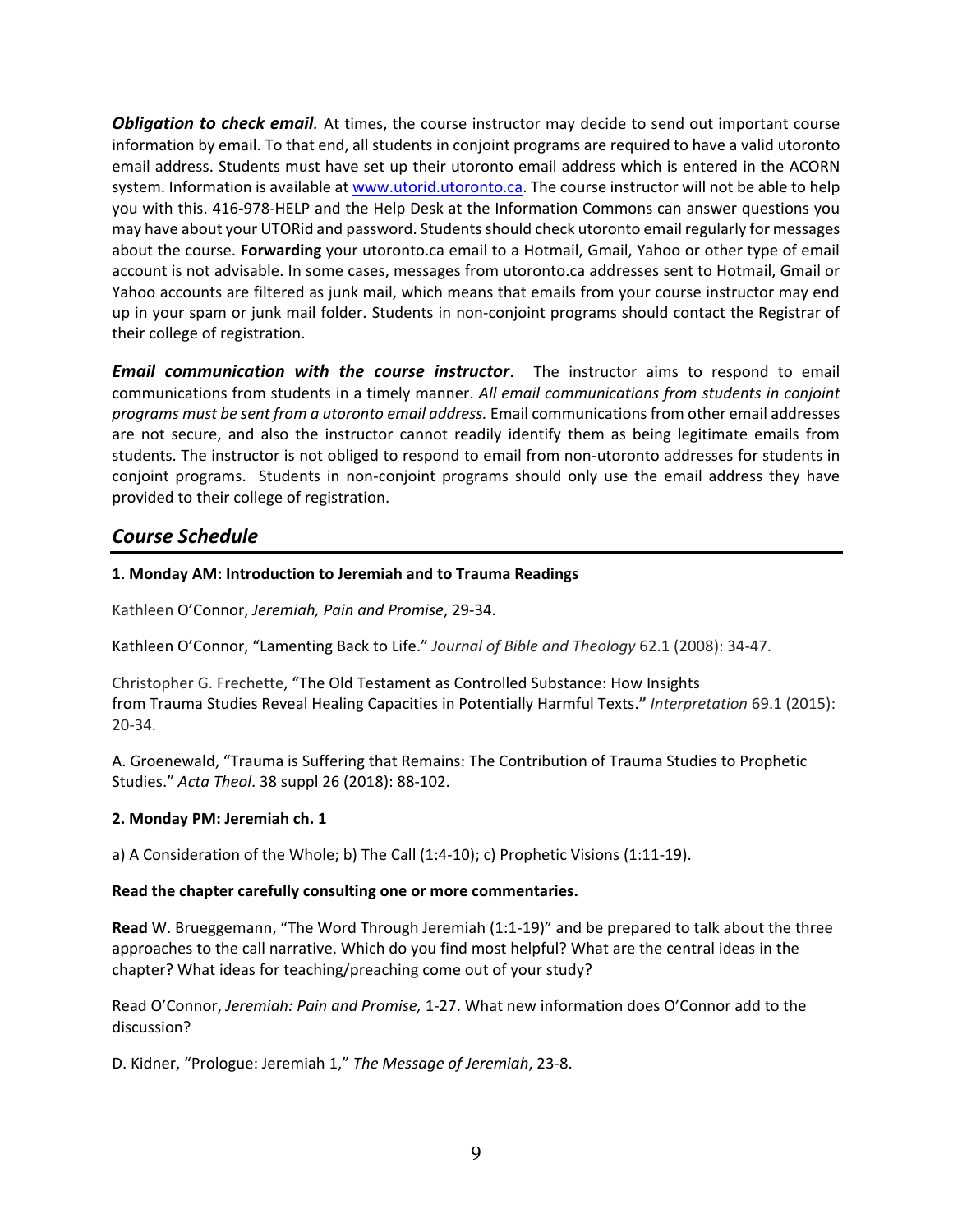#### **3. Day 2 Tuesday AM: Jeremiah 2-4:4, The Family Comes Undone. Trigger warning: Sexual Imagery**

#### **Assignment:**

**Listen or Read** Jeremiah 2:1-4:4 giving specific attention to images related to family breakdown. Note especially the sexual imagery.

**Read** O'Connor, *Jeremiah: Pain and Promise, 35-45.* 

Athalya Brenner, "On Prophetic Propaganda and the Politics of 'Love': the Case of Jeremiah," In *Feminist Companion to the Latter Prophets,* 256-274.

K. O'Connor, "Jeremiah," *The Women's Bible Commentary,* ed. C. Newsom and S. Ringe London: revised ed Westminster/Knox, 2012), 267-77.

C. Meyers, "Everyday Life: Women in the Period of the Hebrew Bible," *The Women's Bible Commentary*, 1998, 244-51.

Bungishabaku Katho, "Idolatry and the Peril of the Nation, Reading Jeremiah 2 in an African Context," *Anglican Theological Review* 99.4 (2017): 713–728.

#### **4. Day 2 Tuesday PM: Jeremiah 4:5-6:30, Fragmented Memories of Trauma: The War Poems**

#### **Assignment:**

**Listen or Read** Jeremiah 4:5-6:30

**Read** O'Connor, *Jeremiah: Pain and Promise, 35-47.* 

Brueggemann, "Terror on Every Side," in his commentary on Jeremiah and consider the question of the message and meaning of chapters 4:5-6:30 for today.

[Brad E. Kelle, "Moral Injury, Lament and Forgiveness," in](https://q.utoronto.ca/courses/266140/modules/items/3585025) *The Bible and Moral Injury Reading Scripture [Alongside War's Unseen Wounds](https://q.utoronto.ca/courses/266140/modules/items/3585025)*, Nashville, TN: Abingdon Press, 2020, 74-98.

Julianna Claassens, "The Hidden Wounds of Structural Violence: Exploring an Intersectional Understanding of Violence in Jeremiah 4-6," *Old Testament Essays 31.3* (2018): 613–629.

### **5. Day 3 Wednesday AM: Survive by Praying: The Confessions of Jeremiah (Chapters 11:18-12:6; 15:1- 21; 17:14-18; 18:18-23; 20:7-18).**

#### **Assignment:**

### **Listen to Jeremiah 11-20 in a dramatized version or in a different version than usual, perhaps in your mother tongue.**

The confessions within these chapters have occasioned much debate in discussions about Jeremiah the person and the book. What are they saying, to whom, and why? Do they appear to be private utterances, public oracles, poems, or cultic prayers or poems of lament? How are they related to the individual psalms of lament which make up about one third of the Psalms (i.e., Pss. 3, 4, 5, 6, 7, 9-10, 17; 22; 25; 26). Note that Psalms of lament deal with essentially the same subject matter and exhibit the following main components: introduction: invocation to the deity; lament; petition; assurance of being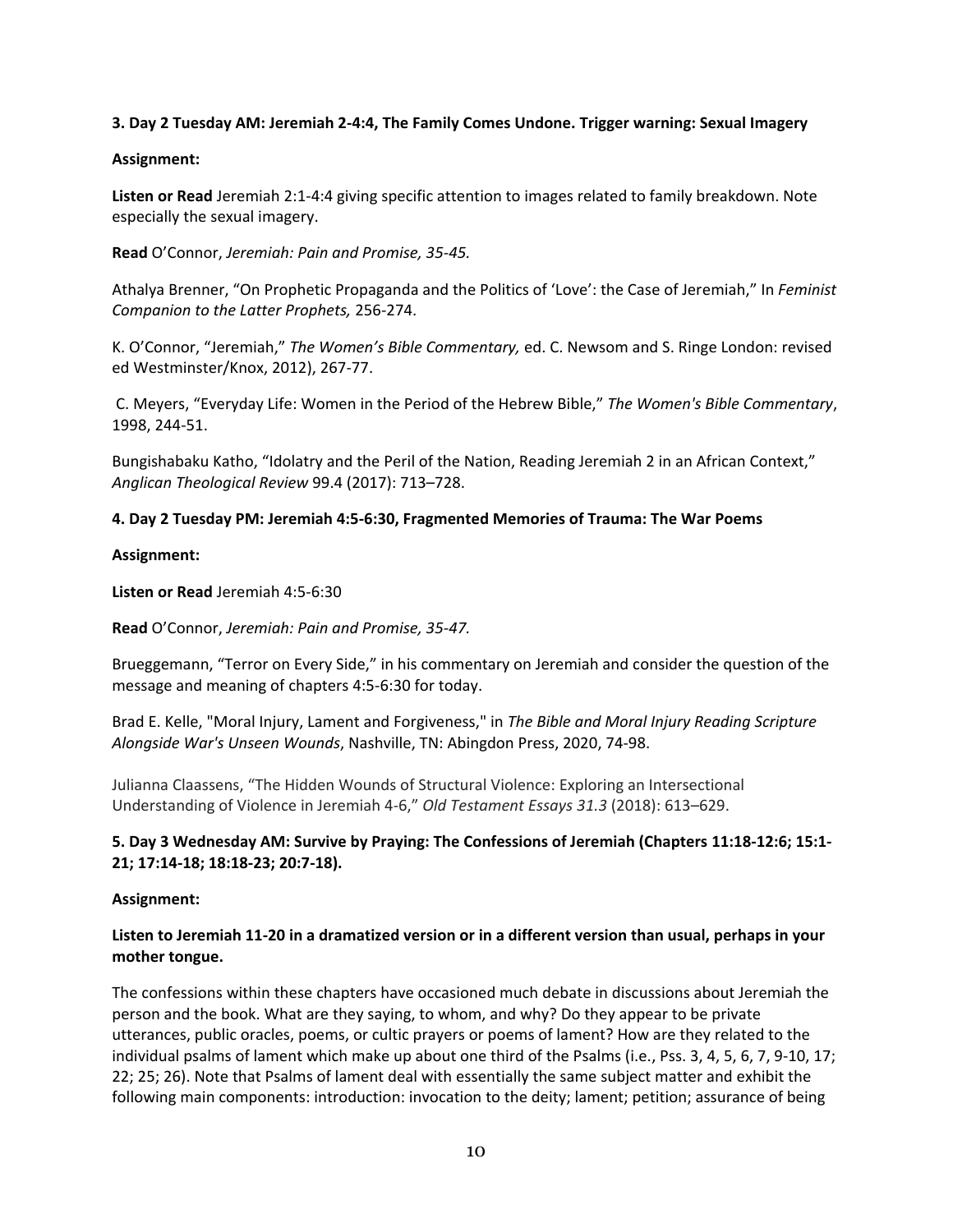heard; vow, and often a thanksgiving. Do you find these parts in Jeremiah's laments? Re-read Jeremiah's laments within their immediate contexts (the prose framework in chs. 11-20). Does the larger setting change how you read the laments? How do these poems now function in their wider setting? What ideas come to mind for preaching and teaching in the context of the church?

**Read** O'Connor, *Jeremiah: Pain and Promise*. 81-92.

Elizabeth Achtemeier, "Confessions," Knox Preaching Guides, 56-67.

W. J. Harrell Jr. "A Call to Political and Social Activism: The Jeremiadic Discourse of Maria Miller Stewart, 1831-1833," *Journal of International Women's Studies* 9.3 (2008): 300–319.

Madipoaye Masenya, "Jeremiah's Confessions," *OTE* 31.3 (2018): 705-718.

Norman Habel, "Are You Joking Jeremiah," Poetic Dialogues between the Prophet and Kids, 1967.

How do trauma studies, African American, and global readings open up the confessions in new ways?

### **6. Day 3 Wednesday PM: Encoding Catastrophe: The Sermons: Chapters 7:1 - 8:3, 11:1-14, 17:19-27**

#### **Assignment:**

**Listen or Read** Jeremiah's sermons in Jer. 7:1 - 8:3, 11:1-14, 17:19-27

Focus on Jeremiah 7:1-8:3. What ideas for preaching/teaching come out of this passage? Does reading the sermon through the lens of trauma change how you hear Jeremiah's sermon and how you would teach or preach it?

#### **Read**

T. Freitheim, "Temple Sermon" and another commentary on this section.

[Julianna Claassens, "Reading Jeremiah's Sermons Through the Lens of Cultural Trauma."](https://q.utoronto.ca/courses/266140/modules/items/3586000) *Scriptura* 116 (2017.2) 27-37.

**7. Day 4 Thursday AM: The Weeping Poems: Jeremiah 8:22-9:11 and Biographical Stories Jeremiah 1, 16:1-9; 20:1-6; 26; 32; 37:11-38:13; 40-43.** 

#### **Assignment:**

**Read or Listen again to Jeremiah 8:22-9:11; 16:1-9; 20:1-6; 26; 32; 37:11-38:13; 40-43.**

**Read** O'Connor, *Jeremiah: Pain and Promise,* 59-80. How does O'Connor's approach open up these texts for you?

**Read and ponder** Jeremiah Part 3: Weeping to Woo – The Suffering God [titheridgetalk](https://titheridgetalk.wordpress.com/2013/09/22/jeremiah-three-weeping-to-woo-the-suffering-god/) [wordpress..com/2013/09/22/jeremiah-three-weeping-to-woo-the-suffering-god/](https://titheridgetalk.wordpress.com/2013/09/22/jeremiah-three-weeping-to-woo-the-suffering-god/)

**Read/Skim** Erica Rodrigue's Journey with Jeremiah

Volunteer to present on highlights from a commentator on Jeremiah 8:22-9:11. See Dearman's scan

Volunteer to present on highlights from a commentator on one of the biographical stories.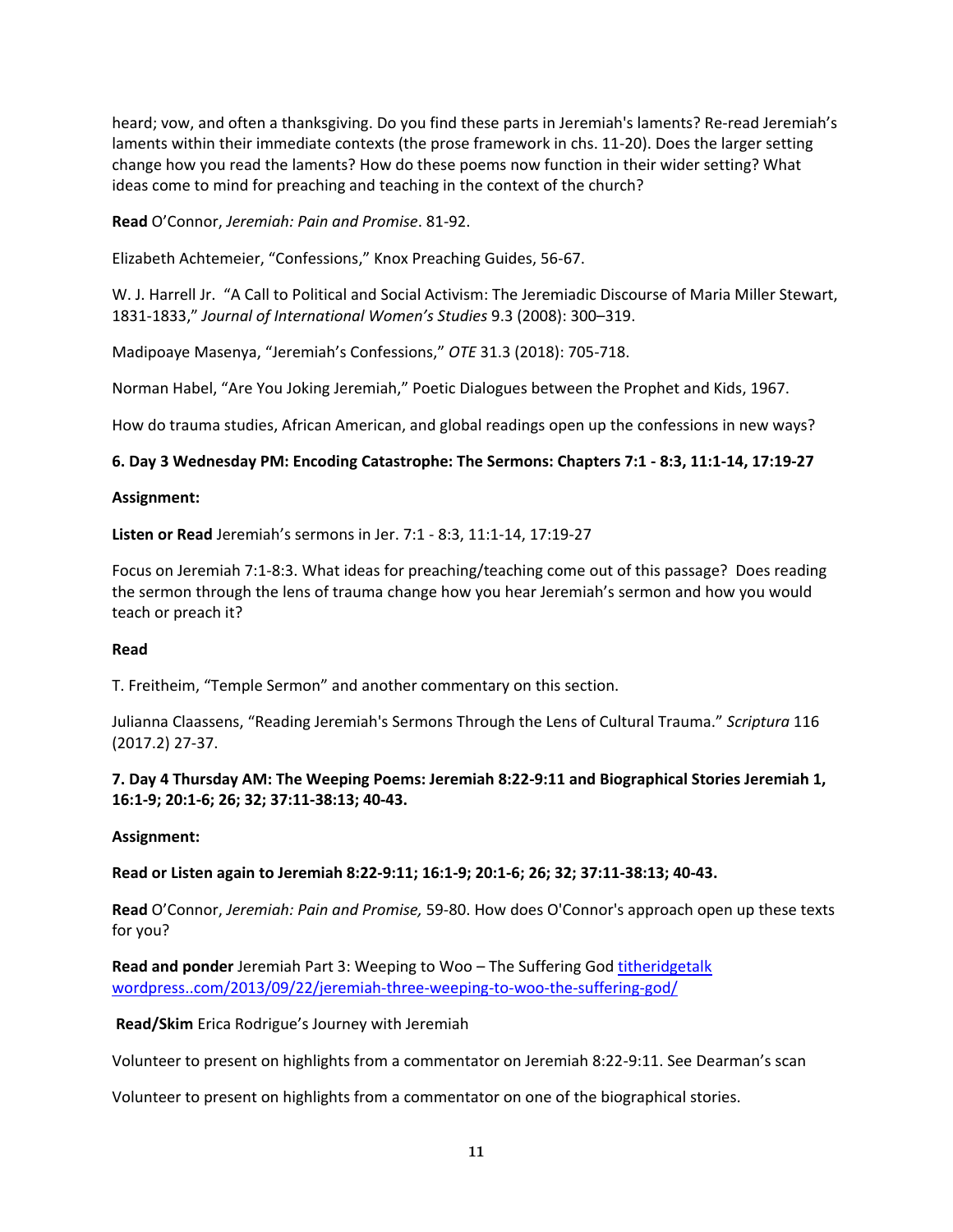### **8. Day 4 Thursday PM: True and False Prophecy: Jeremiah 28:1-17; 23; Deuteronomy 13, 18; 2 Kings 22.**

#### **Assignment:**

**Read/Listen** to Jeremiah 28 and look at the texts listed above that provide a guide for determining the accuracy of a prophecy. How might you try and apply these criteria to the situation that arose in Jer 28?

Review the scene as portrayed in the movie Jeremiah advance to 44:24 and watch til-55 minutes. Bible Collection: Jeremiah (1998) https://www.youtube.com/watch?v=pL4FYXj0qQQ

#### **Readings:**

Freitheim, "Jeremiah and Hananiah: Jer 28:1-17"

Brevard Childs," True and False Prophecy," *Old Testament Theology in a Canonical Context*, 133-144

J. Todd Hibbard, "True and False Prophecy-Jeremiah's Revision of Deuteronomy"

Martin Buber, "False Prophecy" from *On the Bible*, 166-71.

Warren Harvey, "Buber on False Prophets and Nationalism," *Journal of World Philosophies* 4 (2019)1-7.

Van Gemeren, The Prophetic Tradition" [the big picture and how the issue of false prophecy fits in] in Interpreting the Prophetic Word, 41- 69. Great questions at the end of the chapter.

#### **9. Day 5 Friday AM: The Oracles of Promise: Chapters 30-33**

#### **Assignment:**

Read these chapters and try to get a sense of the whole. Concentrate on 31:31-34. Use a concordance to explore the key phrases "new covenant," and "I will put the law in their minds and write it on their hearts." <https://www.blueletterbible.org/search/dictionary/viewtopic.cfm?topic=IT0002247>

What is the New Covenant? Compare Brueggemann's position regarding the traditional Christian interpretation of the new covenant with that of Achtemeier or Kidner and one of the more modern political readings cited below.

#### **Readings**:

Brueggemann, Excerpt from his commentary Exile and Homecoming on Jeremiah 31:31-34, 291-95.

Kidner, "The Book of Hope

Achtemeier, "The Book of Comfort"

O'Connor: "Rekindling Hope: The Little Book of Consolation," *Jeremiah: Pain and Promise,* 103-113.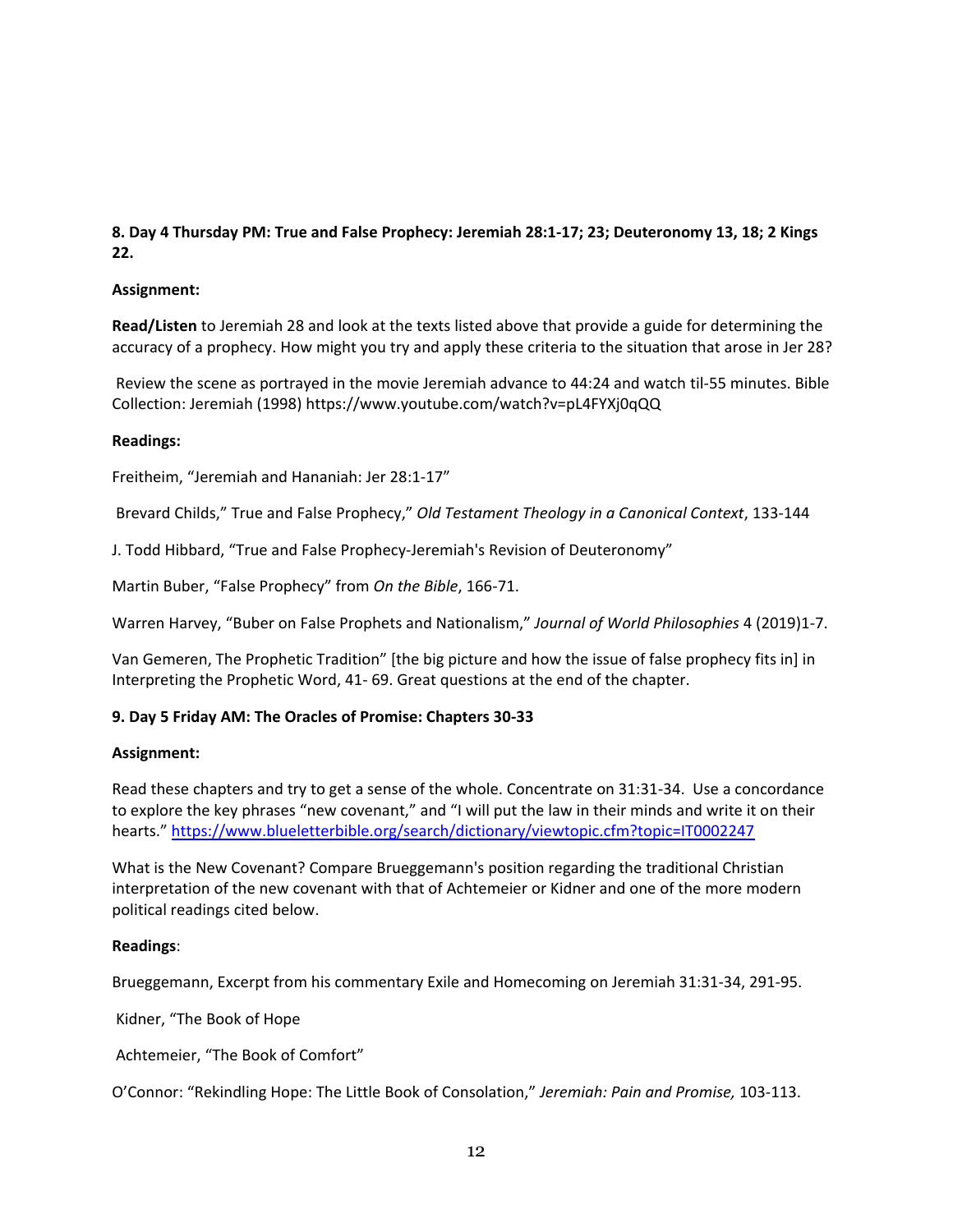L. Juliana M. Claassens, "The Rhetorical Function of the Woman in Labor Metaphor in Jeremiah 30-31: Trauma, Gender and Postcolonial Perspectives." *Journal of Theology for Southern Africa* 150 (2014): 67– 84.

Monica Jyotsna Melanchthon, "Internalizing Faith: The Politics of Jeremiah 31:27-34," *The Politics of Scripture*. October 14, 2013. Political Theology Network. Politicaltheology.com/

Christy Randazzo, "Living Hopefully in a Time of Despair—Jeremiah 32:1-3a, 6-15" *The Politics of Scripture.* September 23, 2019. Political Theology Network. Politicaltheology.com/

Robert Williamson, Jr. "The Relentless Fidelity of God—Jeremiah 31:31-34" *The Politics of Scripture*. March 12, 2018. Political Theology Network. Politicaltheology.com/

#### **10. Friday PM Endings - Jeremiah 45, 50-51, 52 and a consideration of the whole**

#### **Assignment:**

#### **Read or Listen to Jeremiah 45, 50-51, 52**

O'Connor, "Running out of Strength: Endings," 115-123 and "Confusion as Meaning-Making," 125-34 and "Epilogue," 135-137.

Walter Brueggemann, "Reaching an ending: The Sermon Ending," in *Preaching Jeremiah: Announcing God's Restorative Passion* (Vol. 5) 2020.

Derek Kidner's commentary on Jer 50-52.

Hugh S. Pyper, "Postcolonialism and Propaganda in Jeremiah's Oracles Against the Nations." In *Concerning the Nations: Essays on the Oracles against the Nations in Isaiah, Jeremiah and Ezekiel*, edited by Else K. Holt, Hyun Chul Paul Kim and Andrew Mein, 145–158. The Library of Hebrew Bible/Old Testament Studies. London: Bloomsbury T&T Clark, 2014.

Marion Taylor, "Jeremiah 45: The Problem of Placement," *Journal for the Study of the Old Testament* 37 (1987): 79–98.

#### *Additional Bibliography*

- Boase, Elizabeth, and Christopher G. Frechette, eds. *Bible Through the Lens of Trauma.* Atlanta: Society of Biblical Literature, 2016.
- Carlson, Nathaniel A. "Lament: The Biblical Language of Trauma." *Cultural Encounters* 11.1 (2015): 50– 68.
- Carr, David McLain. *Holy Resilience: The Bible's Traumatic Origins*. New Haven: Yale University Press, 2014.
- Cottrill, Amy C., "The Articulate Body: The Language of Suffering in the Laments of the Individual." In *Lamentations in Ancient and Contemporary Cultural Contexts*, 103-112. Atlanta: Society of Biblical Literature, 2008.
- Dochhorn, Jan, Else Kragelund Holt, and Eve-Marie Becker, eds. *Trauma and Traumatization in Individual and Collective Dimensions: Insights from Biblical Studies and Beyond*. Studia Aarhusiana Neotestamentica volume 2. Göttingen: Vandenhoeck & Ruprecht, 2014.

Garber, David G. "Trauma Theory and Biblical Studies." *Currents in Biblical Research* 14.1 (2015): 24–44.

Hays, Rebecca W. Poe. "Trauma, Remembrance, and Healing: The Meeting of Wisdom and History in Psalm 78." *Journal for the Study of the Old Testament* 41.2 (2016): 183–204.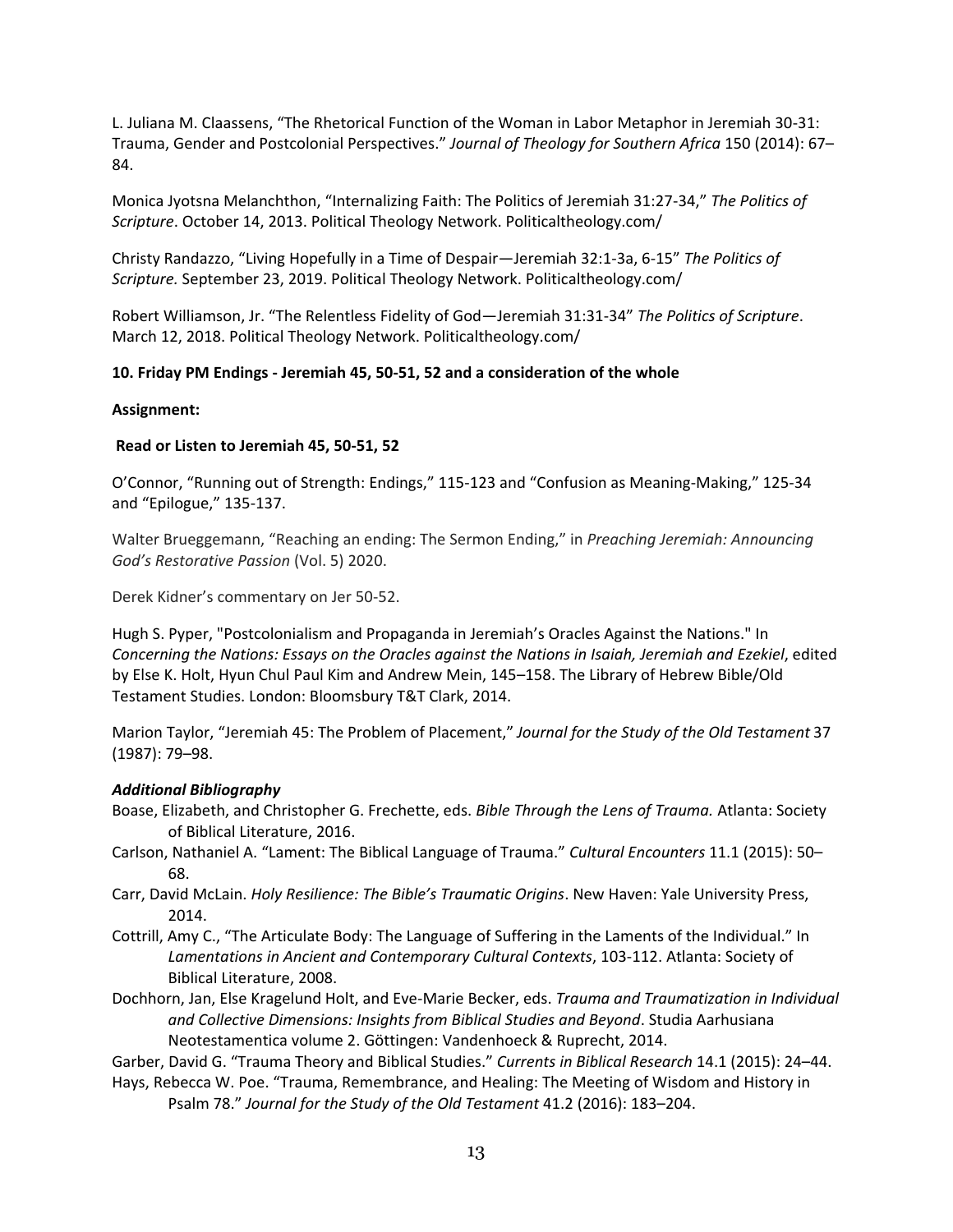- Holt, Else K., and Carolyn J. Sharp. *Jeremiah Invented: Constructions and Deconstructions of Jeremiah*. London: Bloomsbury, 2015.
- Houck-Loomis, Tiffany. *History through Trauma: History and Counter-History in the Hebrew Bible.*  Eugene, Oregon: Pickwick Publications, 2018.
- Janzen, David. *The Violent Gift: Trauma's Subversion of the Deuteronomistic History's Narrative.* Library of Hebrew Bible/Old Testament Studies, 561. New York: Bloomsbury T & T Clark, 2013.
- ———. "Claimed and Unclaimed Experience: Problematic Readings of Trauma in the Hebrew Bible." *Biblical Interpretation* 27.2 (2019): 163–85.
- ———. *Trauma and the Failure of History: Kings, Lamentations, and the Destruction of Jerusalem*. Semeia Studies Number 94. Atlanta: SBL Press, 2019.
- Joo, Samantha. *Provocation and Punishment: The Anger of God in the Book of Jeremiah and Deuteronomistic Theology.* BZAW 361. Berlin: de Gruyter, 2006.
- Kaiser, Barbara. "Poet as 'Female Impersonator': The Image of Daughter Zion as Speaker in Biblical Poems of Suffering." *JR* 67 (1987): 164–182.
- Kelle, Brad E., Frank Ritchel. Ames, and Jacob L. Wright, eds. *Interpreting Exile: Displacement and Deportation in Biblical and Modern Contexts.* Atlanta: Society of Biblical Literature, 2011.
- Kitamori, Kazoh. *Theology of the Pain of God*. 1965. Eugene, OR: Wipf & Stock, 2005.
- Lee, Nancy C. *Lyrics of Lament: From Tragedy to Transformation.* Minneapolis: Fortress, 2010.
- Lee, Nancy C., and Carleen Mandolfo, eds. *Lamentations in Ancient and Contemporary Contexts.*  SBLSymS 43. Atlanta: Society of Biblical Literature, 2008.
- Linafelt, Tod. *Surviving Lamentations: Catastrophe, Lament, and Protest in the Afterlife of a Biblical Book.* Chicago: University of Chicago Press, 2000
- Mills, Mary E. *Alterity, Pain, and Suffering in Isaiah, Jeremiah, and Ezekiel*. LHBOTS 479. London: T&T Clark, 2007.
- Morrow, William. "Deuteronomy 7 in Postcolonial Perspective: Cultural Fragmentation and Renewal." In *Interpreting Exile: Displacement and Deportation in Biblical and Modern Contexts,* edited by Brad E. Kelle, Frank Ritchel Ames, and Jacob L. Wright, 275-293. Atlanta: Society of Biblical Literature, 2011.
- ———. "Post-Traumatic Stress Disorder and Vicarious Atonement in the Second Isaiah." In *Psychology and the Bible: A New Way to Read the Scriptures,* edited by J. Harold Ellens and Wayne G. Rollins, 167-183. Vol. 1 of *Psychology, Religion, and Spirituality*. Westport, CT: Praeger, 2004.
- O'Connor, Kathleen M. "How Trauma Studies Can Contribute to Old Testament Studies." *Trauma and Traumatization in Individual and Collective Dimensions: Insights from Biblical Studies and Beyond.* Edited by Jan Dochhorn, Else Kragelund Holt, and Eve-Marie Becker. Studia Aarhusiana Neotestamentica volume 2. Göttingen: Vandenhoeck & Ruprecht, 2014.
- ———. *Lamentations and the Tears of the World.* Maryknoll: Orbis Books, 2002.
- Poser, Ruth. *Das Ezechielbuch Als Trauma-Literatur*. Supplements to Vetus Testamentum 154. Leiden: Brill, 2012.
- Sawyer, Deborah F. "Gender-Play and Sacred Text: A Scene from Jeremiah." *JSOT* 83 (1999): 99–111.
- Shields, Mary E. "Circumcision of the Prostitute: Gender, Sexuality, and the Call to Repentance in Jer 3:1–4:4." In *Prophets and Daniel*, edited by A. Brenner, 121-136. FCB 2.8. Sheffield: Sheffield Academic, 2001.
- Smith-Christopher, Daniel L. "Reading Jeremiah as Frantz Fanon." In *Jeremiah (Dis)Placed: New Directions in Writing/Reading Jeremiah,* edited by A. R. Pete Diamond and Louis Stulman, 115- 124. LHBOTS 529. London, T&T Clark, 2011.
- Steed, Davidson V. *Empire and Exile: Postcolonial Readings of the Book of Jeremiah*. LHBOTS 542. London: T&T Clark, 2011.